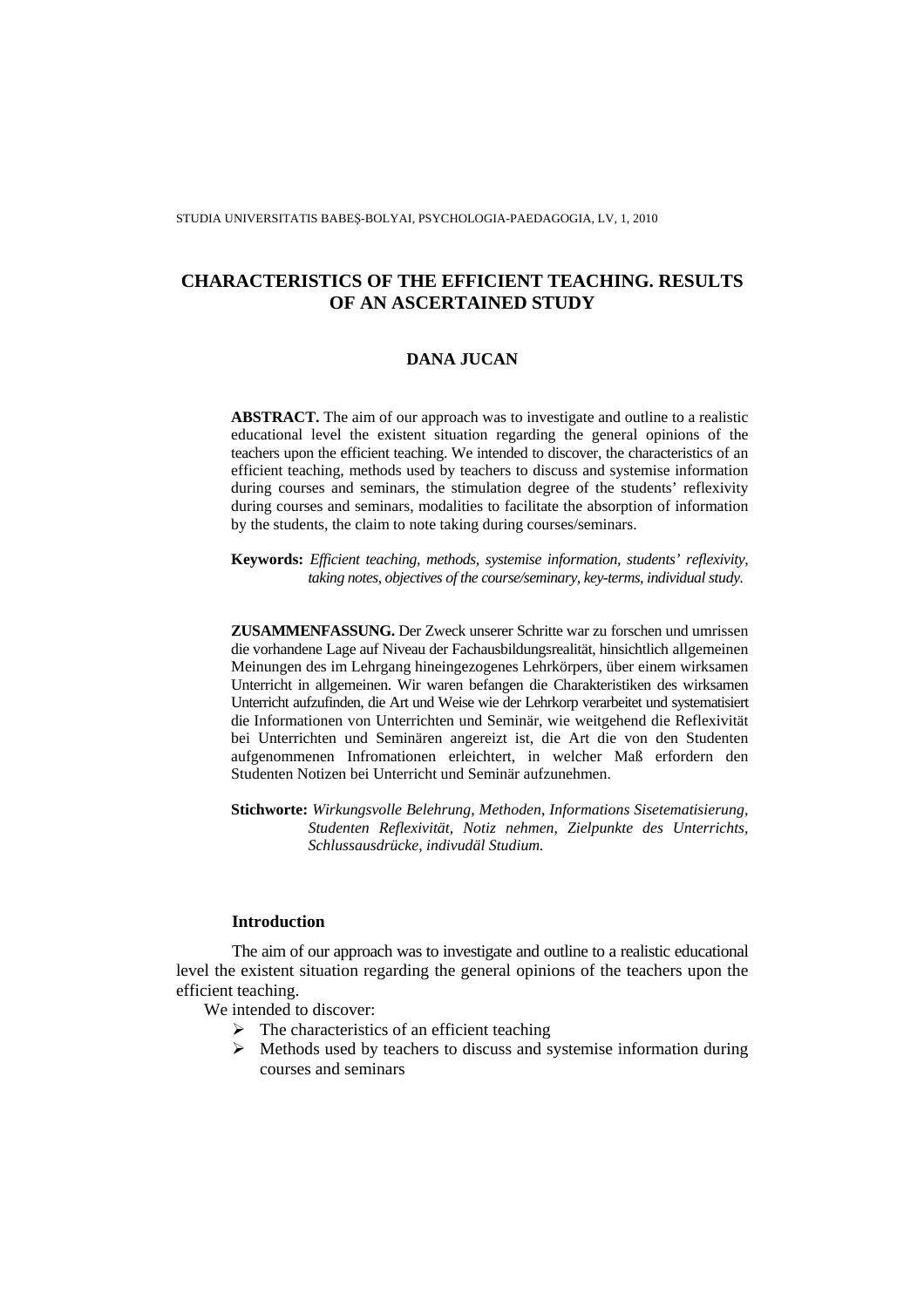- $\triangleright$  The stimulation degree of the students' reflexivity during courses and seminars
- $\triangleright$  Modalities to facilitate the absorption of information by the students
- $\triangleright$  The claim to note taking during courses/seminars

#### **Design and procedure**

We applied a semi structured interview to assistant lecturers, lecturers and professors. The interview contains 10 questions about the teaching methods. We will further analyse the answers of the interviewed teachers to our semi structured interview.

The first question in the interview solicited the teachers to deeply analyse the teaching process, especially their point of view about the characteristics of an efficient teaching process. Table I.1. illustrates the answers to the first question.

### **Table 1.I.**

#### **Answers to item 1 of the interview**

| Which are the characteristics of an efficient teaching in your opinion?  |
|--------------------------------------------------------------------------|
| fulfilled objectives                                                     |
| understanding of the content of the lesson                               |
| permanent positive feed-back during the entire course/seminary           |
| communication with the students                                          |
| creation of problem-situations                                           |
| memorizing the essential aspects of the content                          |
| exercising specific abilities: looking for information, solving problems |
| involvement during the lesson from all the students                      |
| situations soliciting students to reflect and analyse                    |
| activities responding to the students' needs                             |

Analysing the answers to the first item, we reached the conclusion that the teachers are centred first on the information content of the teaching process and second on exercising the students' learning abilities. One teacher stated: "An efficient teaching process is realised when the teacher is capable of finding specific teaching strategies to motivate the students to involve in the teaching activity." Special credit is also given to the permanent feed-back from the students as a guarantee of an efficient teaching.

The answers to the second item of the interview: .Do you present the objectives of the course/seminary in its introduction?" complete the opinions of the interviewed persons regarding an efficient teaching.

In a hierarchy according to their frequency, the answers to item number 2 shows that the majority of the interviewed teachers state that they always present the objectives of the course/seminary in its introduction (rank I). An analyse on Table 2.I shows the frequency of other variants of answers: the teachers usually present the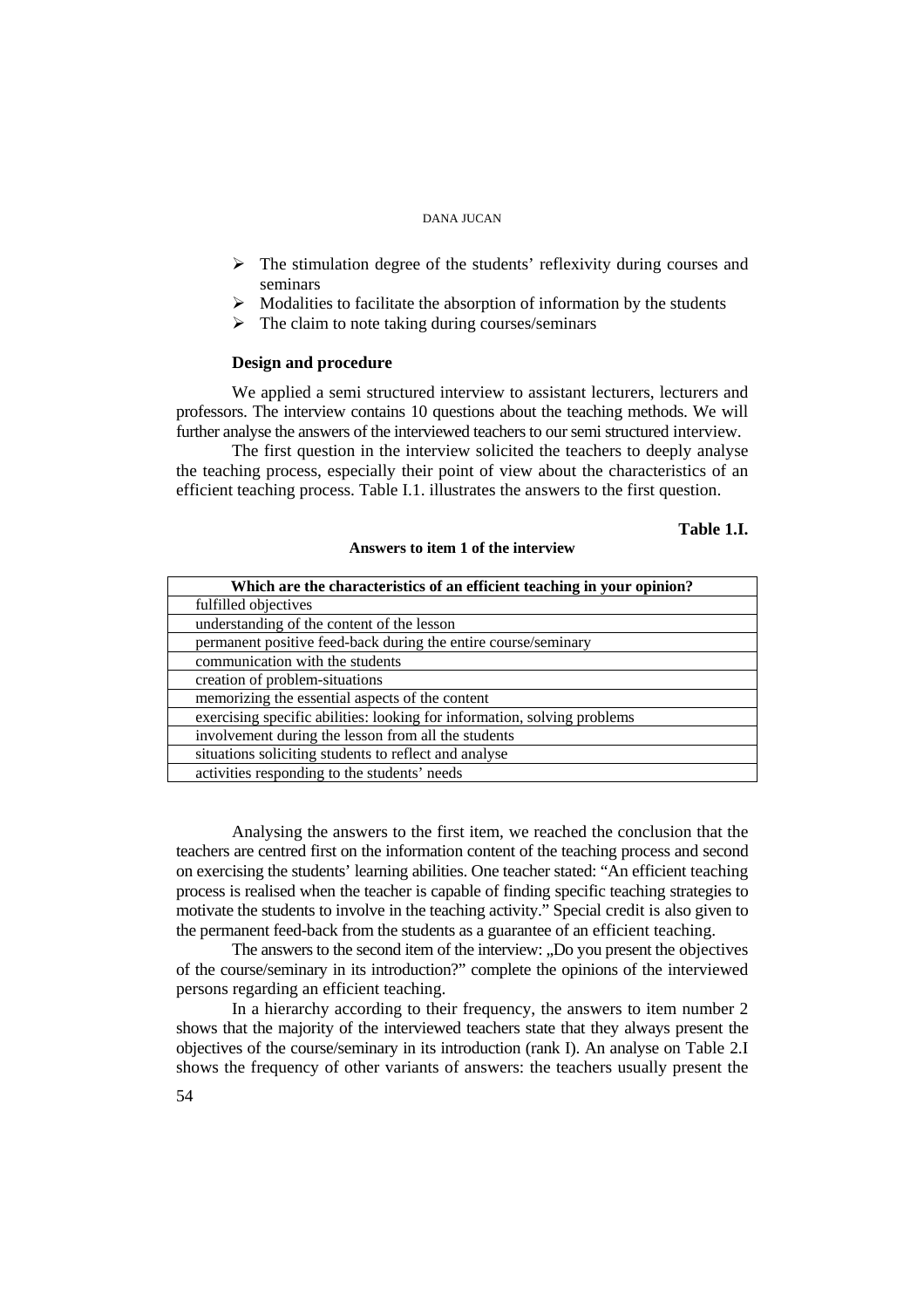objectives of the course/seminary in its introduction (rank II); the teachers usually do not present the objectives of the course/seminary in its introduction (rank III) and the teachers never present the objectives of the course/seminary in its introduction (rank IV).

#### **Table 2.I.**

*Distribution of answers to item 2 of the interview* 

| Do you present the objectives of the<br>course/seminary in its introduction? | Rank |
|------------------------------------------------------------------------------|------|
| Never                                                                        | ΙV   |
| usually no                                                                   |      |
| usually yes                                                                  |      |
| Always                                                                       |      |

 The exact number of teachers responding in a specific manner to item number 2 of the interview is graphically presented in Diagram 1.I.

### **Diagram 1.I.**





Five interviewed professors answered that they always present the objectives of the course/seminary in its introduction. A smaller number of four teachers answered that they usually do present the objectives of the course/seminary in its introduction. A much smaller number of two teachers answered that they usually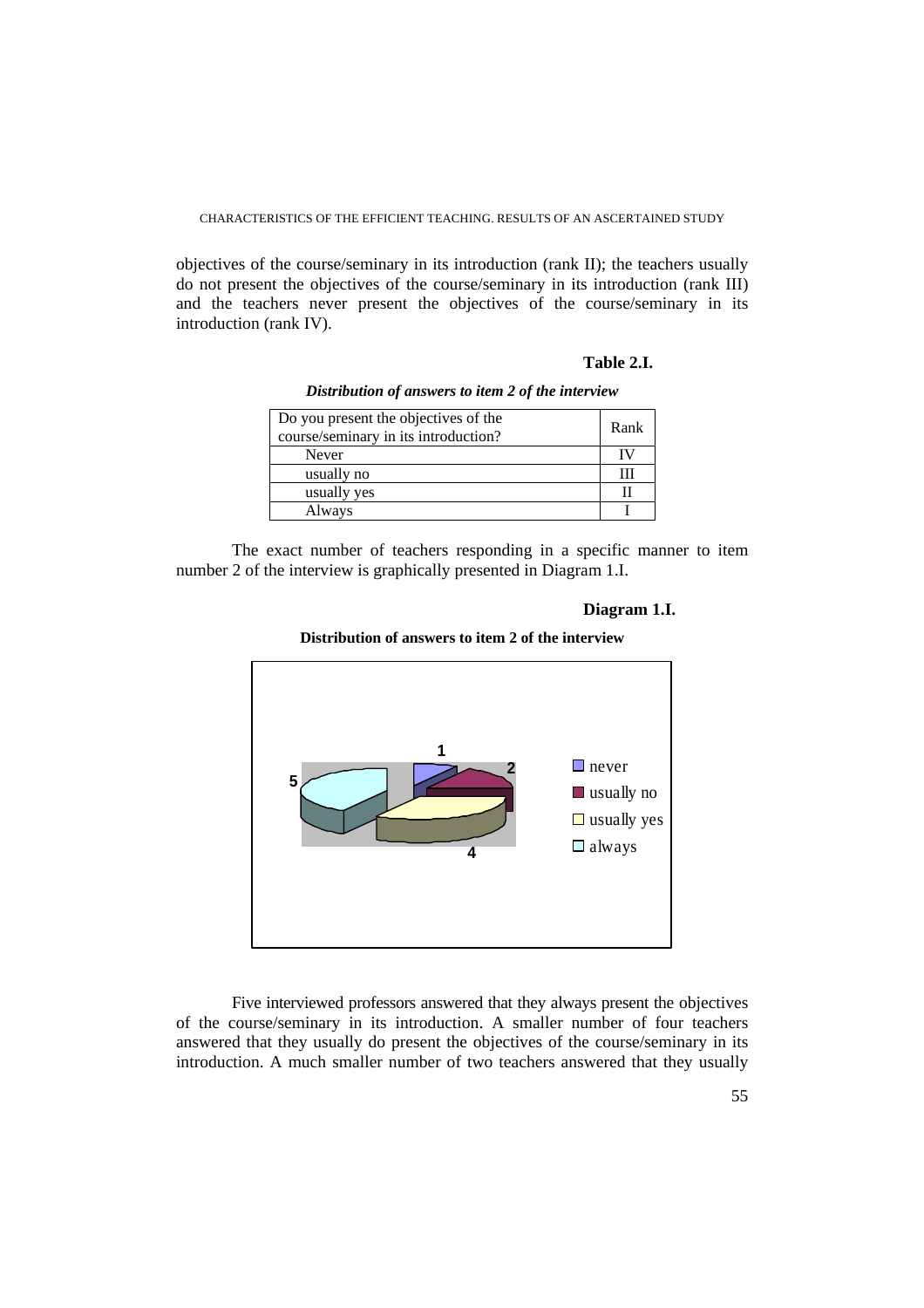do not present the objectives of the course/seminary in its introduction. Only one teacher answered that she/he never presents the objectives of the course/seminary in its introduction. (see Diagram 1.I.).

The third item of the interview interrogates upon another characteristic of the teaching process – whether the teachers do or do not present the key-terms in the introductory part of the course/seminary.

### **Table 3.I.**

**Distribution of answers to item 3 of the interview** 

| Do you present the key-terms of the<br>course/seminary in its introduction? | Answers |
|-----------------------------------------------------------------------------|---------|
| Never                                                                       |         |
| usually no                                                                  |         |
| usually yes                                                                 |         |
| Always                                                                      |         |

 Most teachers, a number of 5, answered to the third item of the interview that they usually do not present the key-terms of the course/seminary in its introduction. A number of 3 teachers stated that they never present the key-terms of the course/seminary in its introduction and a number of 2 teachers stated that they usually present the key-terms of the course/seminary in its introduction. A number of other 2 teachers answered to the third item of the interview that they always present the key-terms of the course/seminary in its introduction (see Table 3.I).

The answers to this item show that few teachers consider the presentation of the key-terms in the introductory part of the course/seminary as a characteristic of the efficient teaching.

 Another characteristic of the efficient teaching is discussed through the fourth item of the interview: "Do you use plans, diagrams, tables, cognitive organizers while teaching?"

#### **Table 4.I.**

#### **Distribution of answers to item 4 from the interview**

| Do you use plans, diagrams, tables or<br>cognitive organizers while teaching? | Answers |
|-------------------------------------------------------------------------------|---------|
| Never                                                                         |         |
| usually no                                                                    |         |
| usually yes                                                                   |         |
| Always                                                                        |         |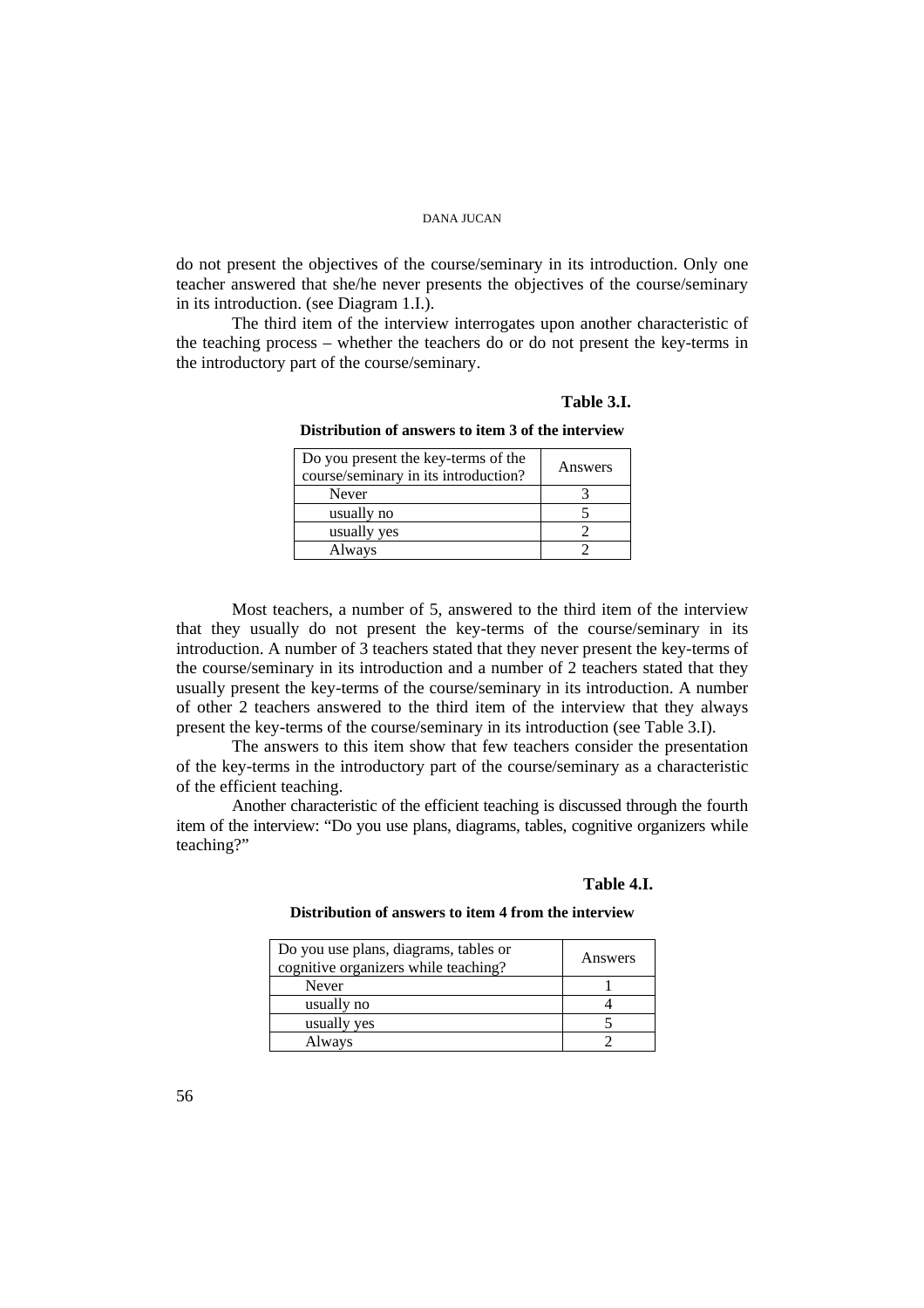The majority of the interviewed teachers, a number of five of them, answered that they usually use plans, diagrams, tables or cognitive organizers while teaching. Other 4 teachers answered that they usually do not use plans, diagrams, tables or cognitive organizers while teaching. A number of 2 teachers answered to this item that they always use plans, diagrams, tables or cognitive organizers while teaching (see Table 4.I.). Only one professor stated that his teaching manner never includes plans, diagrams, tables or cognitive organizers. Our conclusion to this item is that the teachers do not seem interested in the way their students synthesize information from courses and seminars.

 The credit given by the teachers to an efficient teaching is reflected by the answers to the fifth item of the interview. This item was created to reveal us the real preoccupation of the teachers for the way their students understand the informational content of the course/seminary. The above mentioned preoccupation is concretized in item number 5 by the teachers' activity of addressing their students feed-back questions.

| Do you address feed-back questions to the<br>students in order to verify the degree of<br>understanding of the informational content of the<br>course/seminary? | Answers |
|-----------------------------------------------------------------------------------------------------------------------------------------------------------------|---------|
| Never                                                                                                                                                           |         |
| usually no                                                                                                                                                      |         |
| usually yes                                                                                                                                                     |         |
| Always                                                                                                                                                          |         |

**Table 5.I. Distribution of answers to item 5 of the interview** 

 A number of 4 teachers answered "always" to item number 5. "Usually yes" was the answer of 4 teachers to the same item. A number of 3 teachers answered to item number 5 that they usually do not address feed-back questions to the students to verify the degree of understanding of the informational content of the course/seminary. Only one teacher answered that she/he never addresses feed-back questions to the students for verifying the degree of understanding of the informational content of the course/seminary (see Table 5.I.). The answers to this item show, from our point of view, that the teachers are giving a high credit to the informational content of the course/seminary, being in the same time preoccupied of the students' good understanding of the informational content.

 The sixth item of the interview shows the importance the teachers give not only to the informational content of the course/seminary, but also to its reception and understanding by the students. We designed this item in order to reveal whether the teachers are interested in creating time for reflection or individual study during the course/seminary.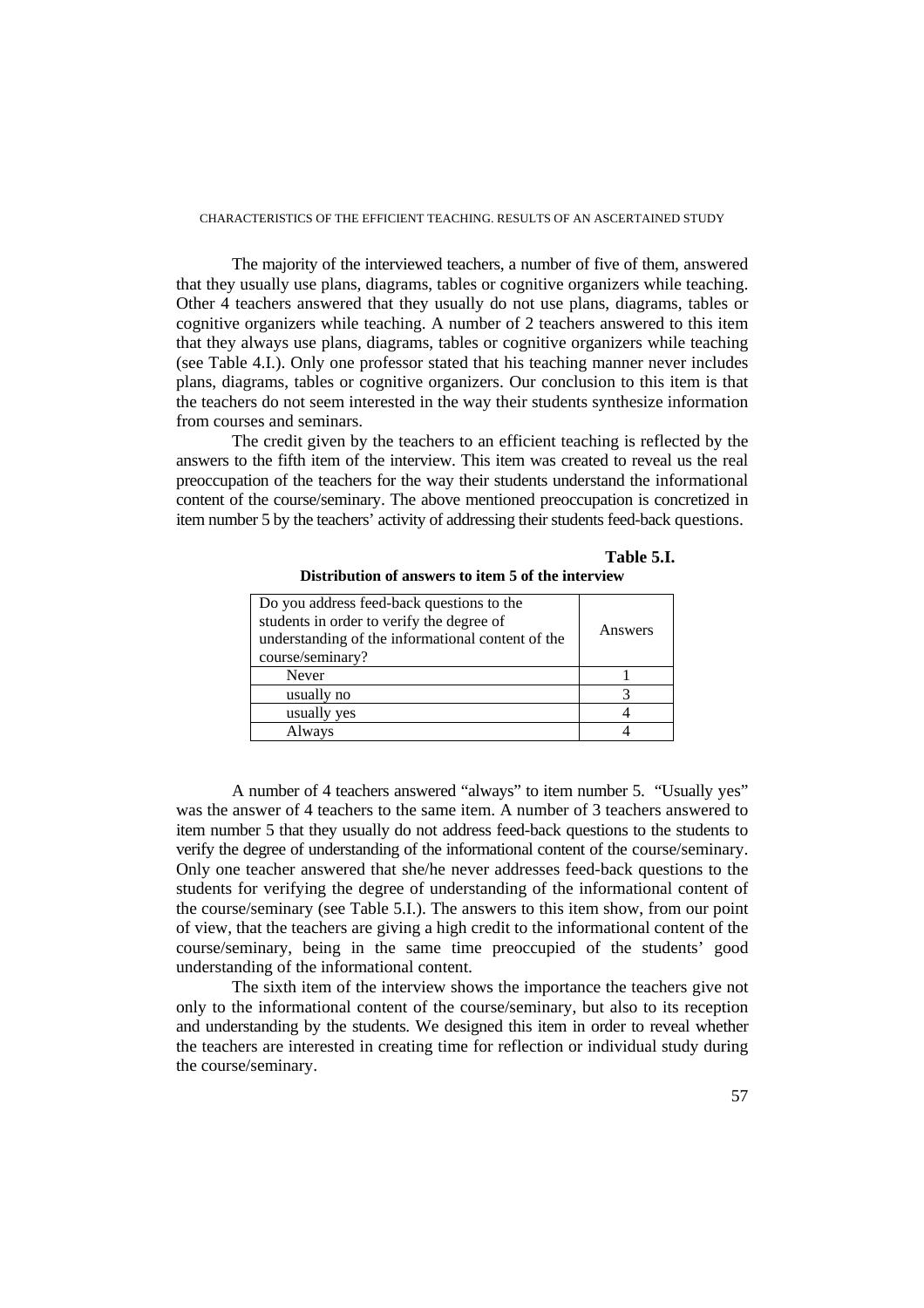## **Table 6.I.**

#### **Distribution of answers to item 6 of the interview**

| Do you create time for reflection or individual<br>study during the course/seminary? | Answers |
|--------------------------------------------------------------------------------------|---------|
| Never                                                                                |         |
| usually no                                                                           |         |
| usually yes                                                                          |         |
| Always                                                                               |         |

 Table 6.I. reveals the fact that six teachers affirmed that they usually create time for reflection or individual study during the course/seminary. A number of 4 teachers affirmed that they usually do not create time for reflection or individual study during the course/seminary. The answers from the extremes poles of the answering variants were offered by a small number of teachers. Only one teacher affirmed that she/he always create time for reflection or individual study during the course/seminary and only 2 teachers affirmed that they never create time for reflection or individual study during the course/seminary. In our opinion, the interviewed teachers do not seem interested in using the students' reflexivity during the educational process. They do not either seem interested in assuring necessary and usefull moments of individual study during courses/seminars.

 Item number seven of the interview refers to the effective learning activity, especially to their approach of different learning tasks.

**Table 7.I. Distribution of answers to item 7 of the interview** 

| Do you ask students to describe their approach of<br>different learning tasks? | Answers |
|--------------------------------------------------------------------------------|---------|
| Never                                                                          |         |
| usually no                                                                     |         |
| usually yes                                                                    |         |
| Always                                                                         |         |

 The answers to this item indicate the fact that the teachers do not seem interested in the learning techniques their students use. The answers are as follows: 5 teacher answered that they never ask the students to describe their approach of different learning tasks; 4 teachers answered that they usually do not ask the students to describe their approach of different learning tasks; 2 teachers answered that they usually ask the students to describe their approach of different learning tasks and only one teacher answered that she/he always asks the students to describe their approach of different learning tasks (see Table 7.1.).

 Analysing the answers to this item lead us to the conclusion that teachers are centred more on the teaching activity to the prejudice of the observance of the effective learning process.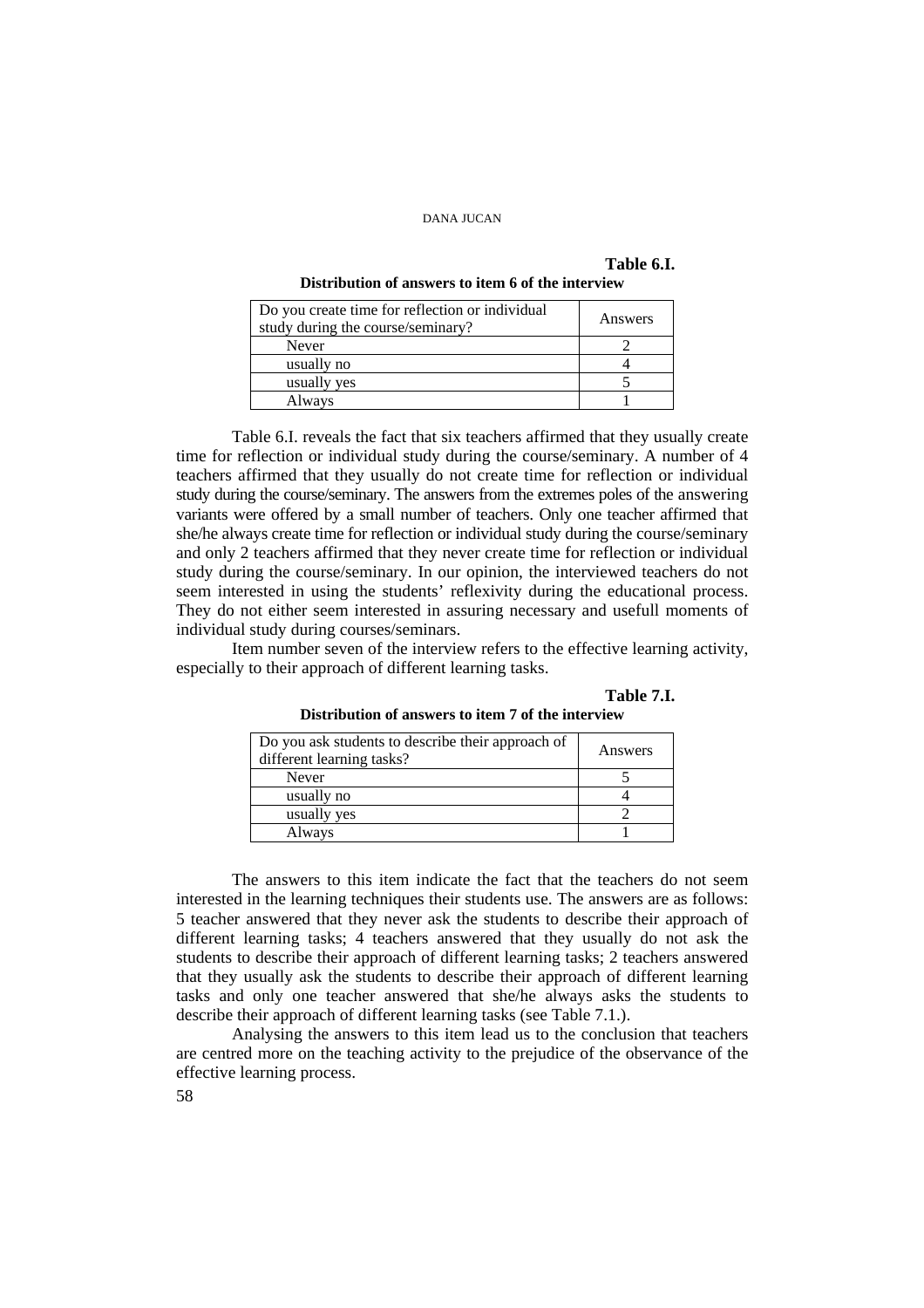Item number eight of the interview solicits the teachers to identify effective strategies for the students' support in the process of information absorption.

 One teacher answered to this item: "I try during the teaching process to use interactive teaching techniques and I ask students to prove me in practice that they have understood the theoretical part of the course/seminary."

| Enumerate at least three strategies you are using<br>in order to facilitate the information absorption<br>by the students | Answers |
|---------------------------------------------------------------------------------------------------------------------------|---------|
| I use modern materials                                                                                                    |         |
| I use modern didactic strategies                                                                                          |         |
| I draw schemes                                                                                                            |         |
| I use explanation as didactic method                                                                                      |         |
| I write on the blackboard the main ideas                                                                                  |         |
| I emphasize the important ideas                                                                                           |         |

**Table 8.I. Distribution of answers to item 8 of the interview** 

 We introduced this item in order to verify if the teacher reflect upon their teaching techniques as facilitation means for the absorption of information by the students. We grouped the answers in categories and formed a hierarchical system on the base of their frequency, as seen in Table 8.I.

# **Diagram 2.I.**

**Distribution of answers to item 8 of the interview** 

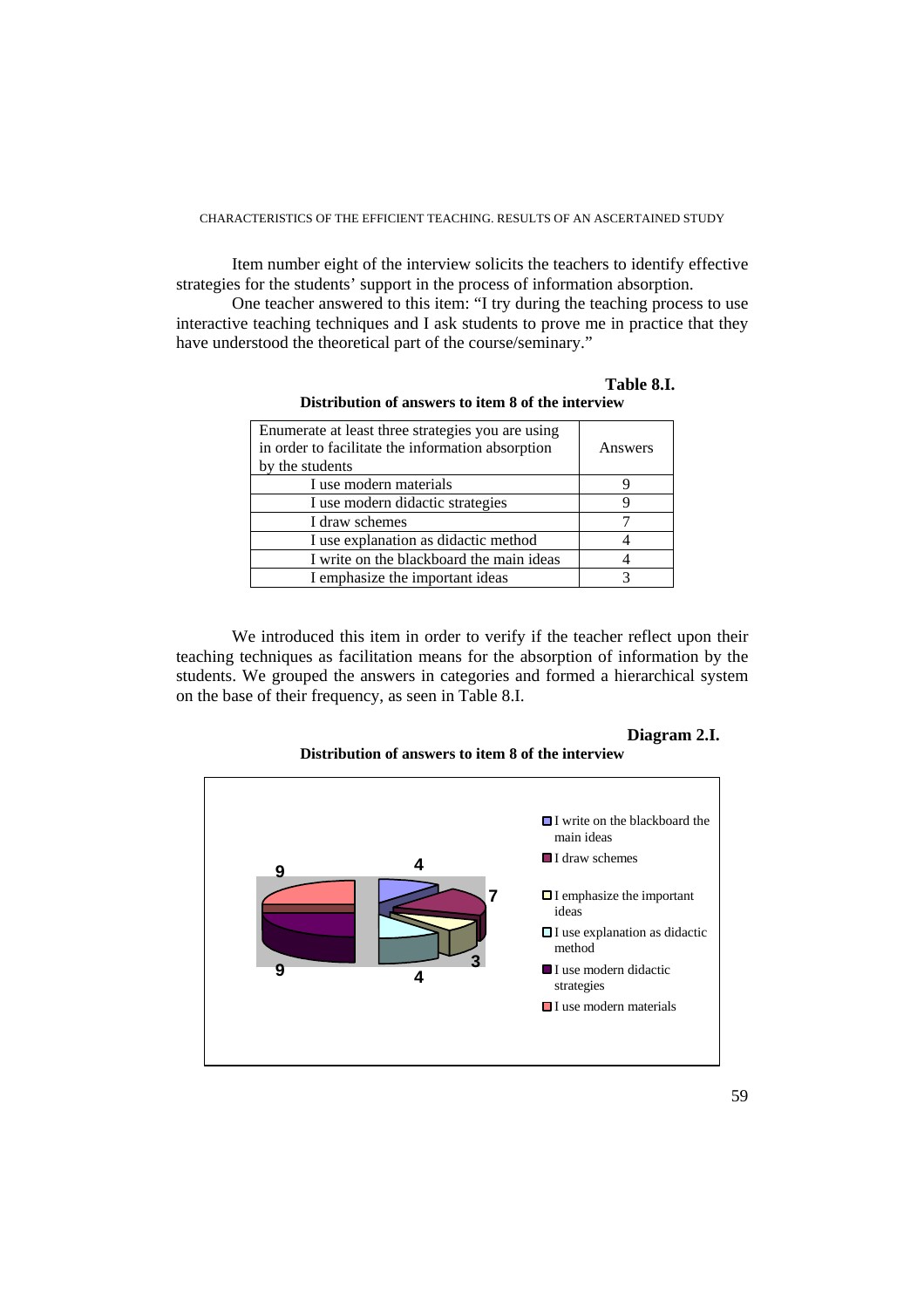Diagram 2.I. indicates that the techniques of the teachers for facilitating the absorption of the information by the students are: 9 answers show the teachers are using for the described purpose modern didactic strategies; another 9 answers reveal the use of modern materials; 7 answers state that the teachers use schemes for the intended purpose; 4 answers reveal the use of explanation as didactic method; other 4 answers reveal schemes drawn on the table as technique to facilitate the absorption of information by the students; a number of 4 answers are strategically centred on writing on the table the main ideas of the course/seminary; a number of 3 answers indicate highlighting of the main ideas during the course/seminary as preferred technique by the teachers.

 We intended to observe using question number nine if the teachers ask students to systemize information during courses and seminars.

| Do you ask students to systemize<br>information during courses and seminars? | Answers |
|------------------------------------------------------------------------------|---------|
| Never                                                                        |         |
| usually no                                                                   |         |
| usually yes                                                                  |         |
| Always                                                                       |         |

**Table 9.I. Distribution of answers to item 9 of the interview** 

 Table 9.I. shows that systemizing information is strictly the students' option. Most teachers, 6 of them, stated that they usually do not ask students to systemize the information they receive during courses and seminars. Other teachers, 4 of them, stated that they never ask students to systemize the information they receive during courses and seminars. The number of teachers asking students to systemize the information they receive during courses and seminars is small. Only one teacher stated that she/he always asks students to systemize the information. Also one teacher stated that she/he usually asks students to systemize the information they receive during courses and seminars.

 Studying the answers to question number ten gives us perspectives upon the concrete demands the teachers make to their students while note taking.

# **Table 10.I.**

**Distribution of answers to item 10 of the interview**

| Which are the requirements in case you ask student specific<br>things to note? | Answers |
|--------------------------------------------------------------------------------|---------|
| I ask them to note all the definitions                                         |         |
| I ask them to note everything I teach                                          |         |
| I only ask them to note the examples I give                                    |         |
| I ask them to note the important ideas I highlight                             |         |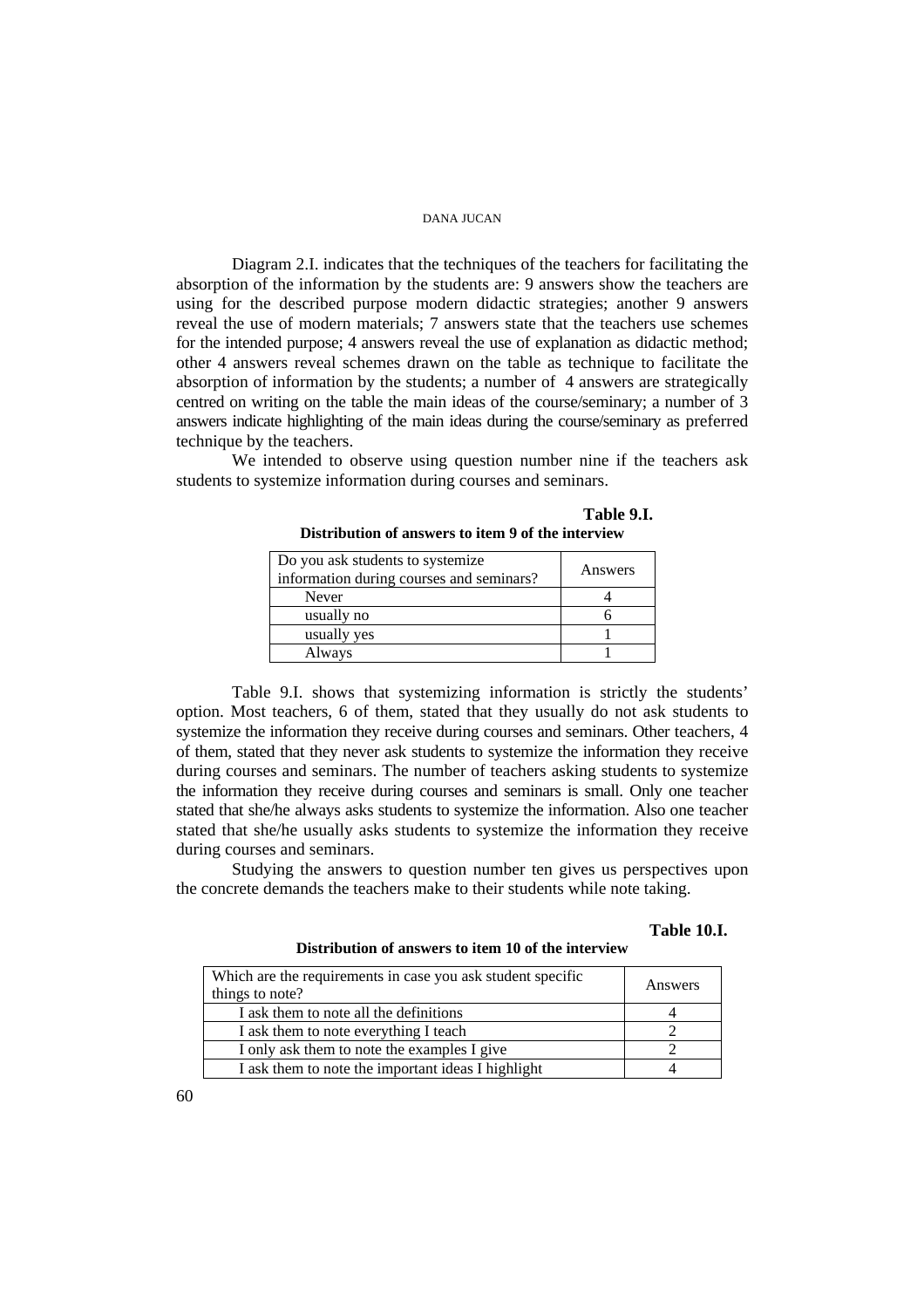We observed while quantifying the answers to item number ten of the interview that the majority of answers describe two ways of taking notes. The number of teachers asking the students to note all the definitions is 4. Other 4 teachers ask the student to note the important ideas highlighted by the teacher. The other answers show that only 2 teachers ask their students to note all the information and also 2 teachers ask their students to note only the given examples. (see Table 10.I.). Analysing all the answers reveals a lack of interest regarding the students' technique for taking notes. The examples sustain our conclusion.

 A last item of the interview refers to the final evaluation of the students and its most frequent criteria.

 The answers to this item are as follows: 5 teachers, most of them, stated as criterion the answer to the final evaluation test; 2 teachers indicated the students' activity during the course as criterion; 2 teachers indicated the students' activity during the course and also during the seminary as criterion for the final evaluation; only one teacher considers the students' work during the entire semester as criterion for the final evaluation; only one teacher uses as criterion the number and the quality of the practical examples given by the students; only one teacher centres his evaluation on the students' capacity to make connections between pieces of information. (see Table 11.I.). One teacher answered to item 11 as follows: "I consider several aspects when I evaluate a student: his answers during the final evaluation test, the quality of the material he presented for the seminars and the student's expressed interest for the discipline."

# **Table 11.I.**

| Which are the criteria most frequently used for the students'<br>evaluation? | Answers |
|------------------------------------------------------------------------------|---------|
| the students' activity during the course                                     |         |
| the students' activity during the course and during the<br>seminar           |         |
| the students' work during the entire semester                                |         |
| the students' answers from the final evaluation test                         |         |
| the students' capacity to make connections between pieces of<br>information  |         |
| the number and the quality of the examples given by the<br>students          |         |

#### **Distribution of answers to item 11 of the interview**

While analyzing the answers to this item, we observed a pregnant preference of the teachers for the students' answers during the final evaluation test as criterion of the evaluation. In the same time, the role of students' capacity to analyse and to make logical connections between pieces of information has an insignificant role in the process of the final evaluation.